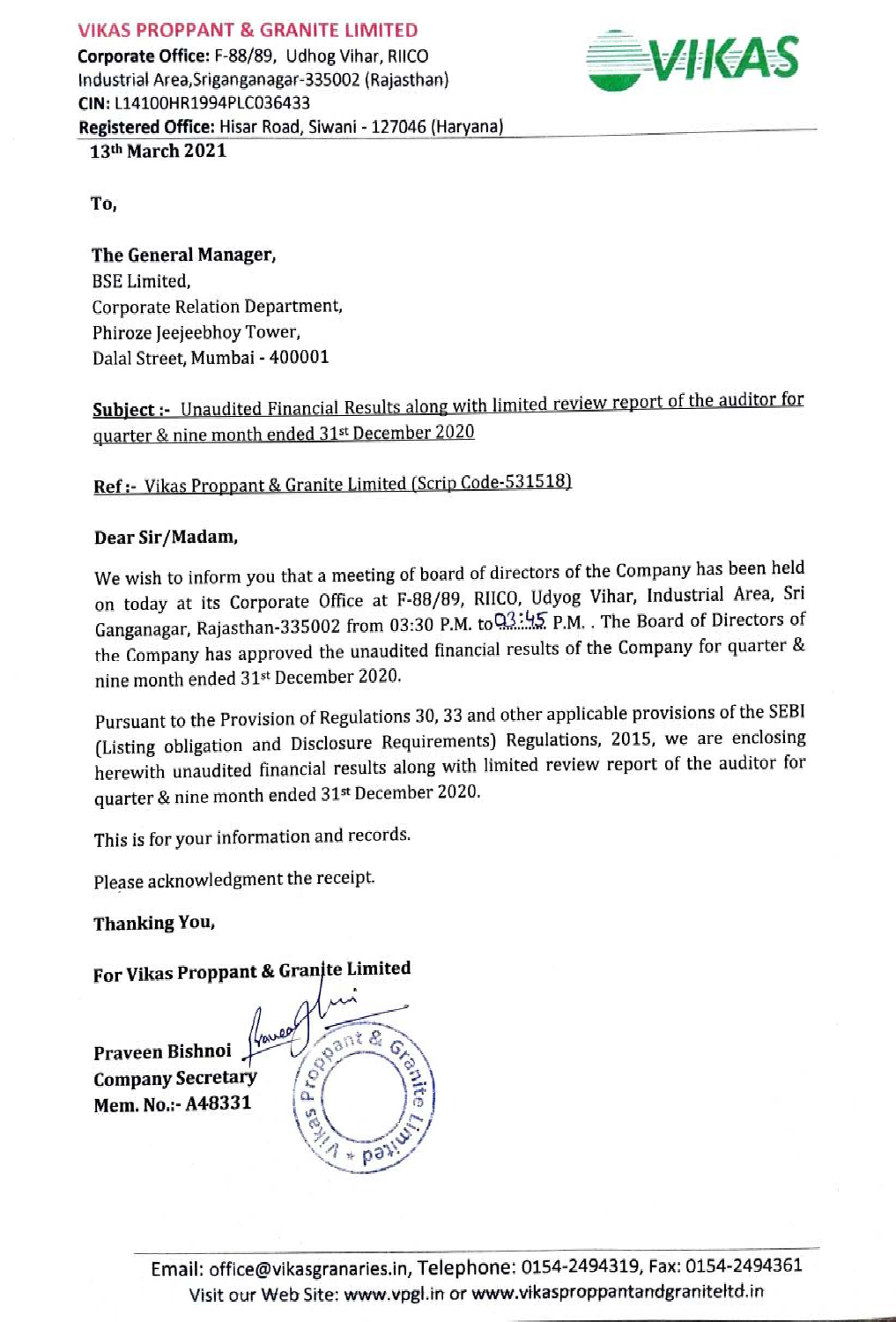

Limited Review Report on the Quarterty Financial Results of Vikas Proppant & Granite Limited Pursuant to the Reguiation 33 of the SEBI (Listing Obligations and Disclosure Requirements) Regulations, 2015

# To the Board of Directors of Vikas Proppant & Granite Limited

- .We have reviewed the accompanying Statement of unaudited standalone financial results ("the Statement") of Vikas Proppant & Granite Limited ("the Company") for the quarter & nine month ended December 31", 2020 being submitted by the Company pursuant to the requirement of regulation 33 of the SEBI (Listing Obligations and Disclosure Requirements) Regulations, 2015 read with as SEBI circular no. CIRCFD/CMD1/44/2019 dated March 29, 2019. This Statement is the responsibility of the Company's management and has been approved by the Board of Directors. Our responsibility is to issue a report on the Statement based on our review.
- 2. We conducted our review in accordance with the Standard on Review Engagement (SRE) 2410, Review of Interim Financial Information Performed by the Independent Auditor of the Entity, issued by the Institute of Chartered Accountants of India. This standard requires that we plan and perform the review to obtain moderate assurance as 1o whether the Statement is free of material misstatement. A review is limited primarily to inquiries of company personnel and analytical procedures, applied to financial data and thus provides less assurance than an audit. We have not performed an audit and accordingly, we do not express an audit opinion.
- 3. Based on our review conducted as above, nothing has come to our attention that causes us to believe that the accompanying Statement prepared in accordance with applicabie accounting standards, as notified under the Companies (tndian Accounting Standards) Rules, 2015 as specified in Section 133 of the Companies Act, 2013 ("the Act"), read with related SEBI Circulars, other recognised accounting practices and policies has not disclosed the information required to be discovered by terms of

LUCYNO w

Head Office : 320, 3rd Floor, Prince Complex, Hazratganj, Lucknow C.T. Branch Office: A-154, Rajendra Nagar, Bareilly (U.P.) emaid: capriyark2805@ graail.com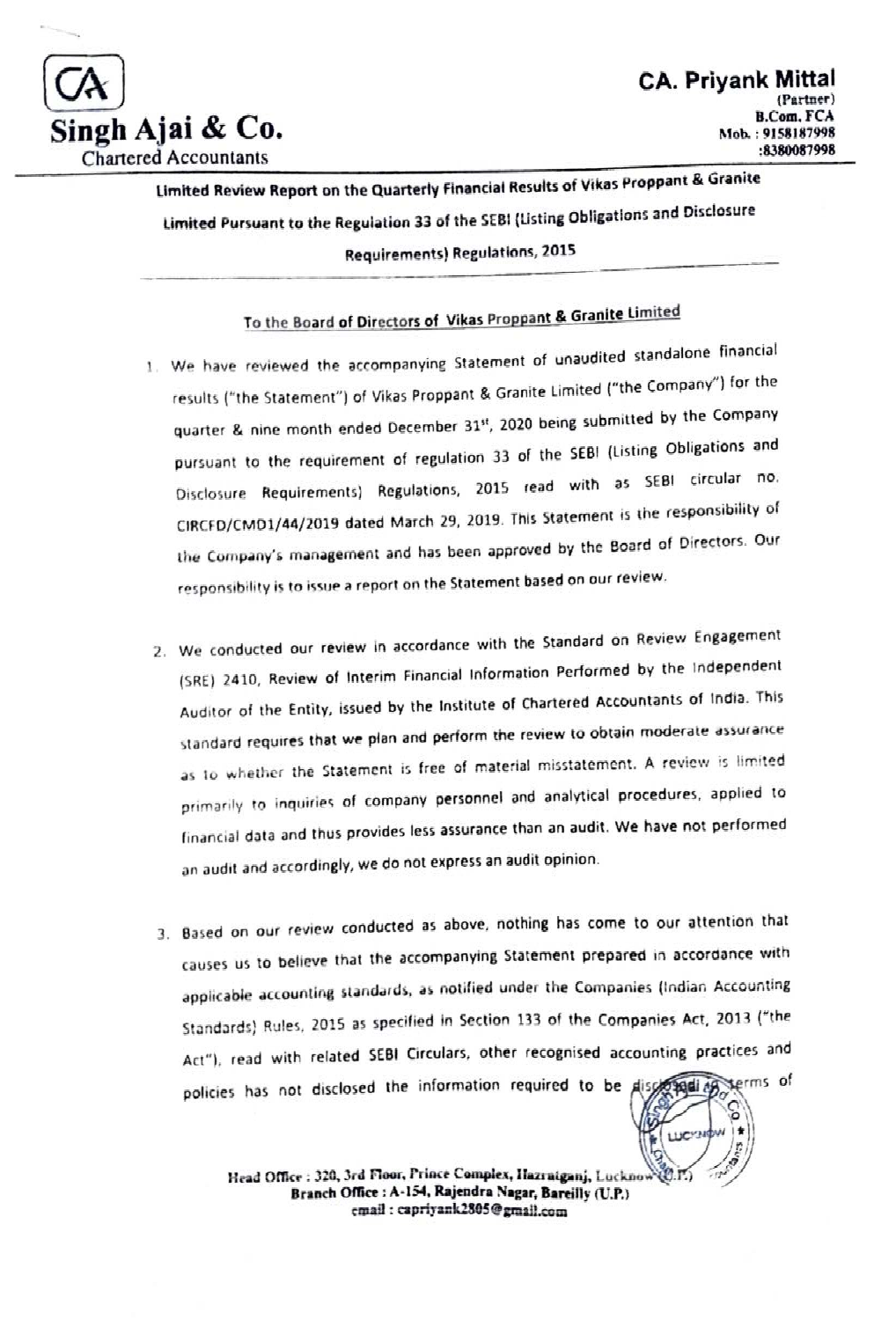Regulation 33 of the SEBI (Listing Obligations and Disclosure Requirements) Regulations,<br>2015 read with related SEBI circulars, including the manner in which it is to be disclosed,<br>or that it contains any material misstate

For M/s Singh Ajai & Co. Chartered Accountants Firm Registration No. : 007495C

CA Priyank Mittal Partner Members<del>hip No.:</del> 405669

Place : Sri Ganganagar Date : March 13, 2021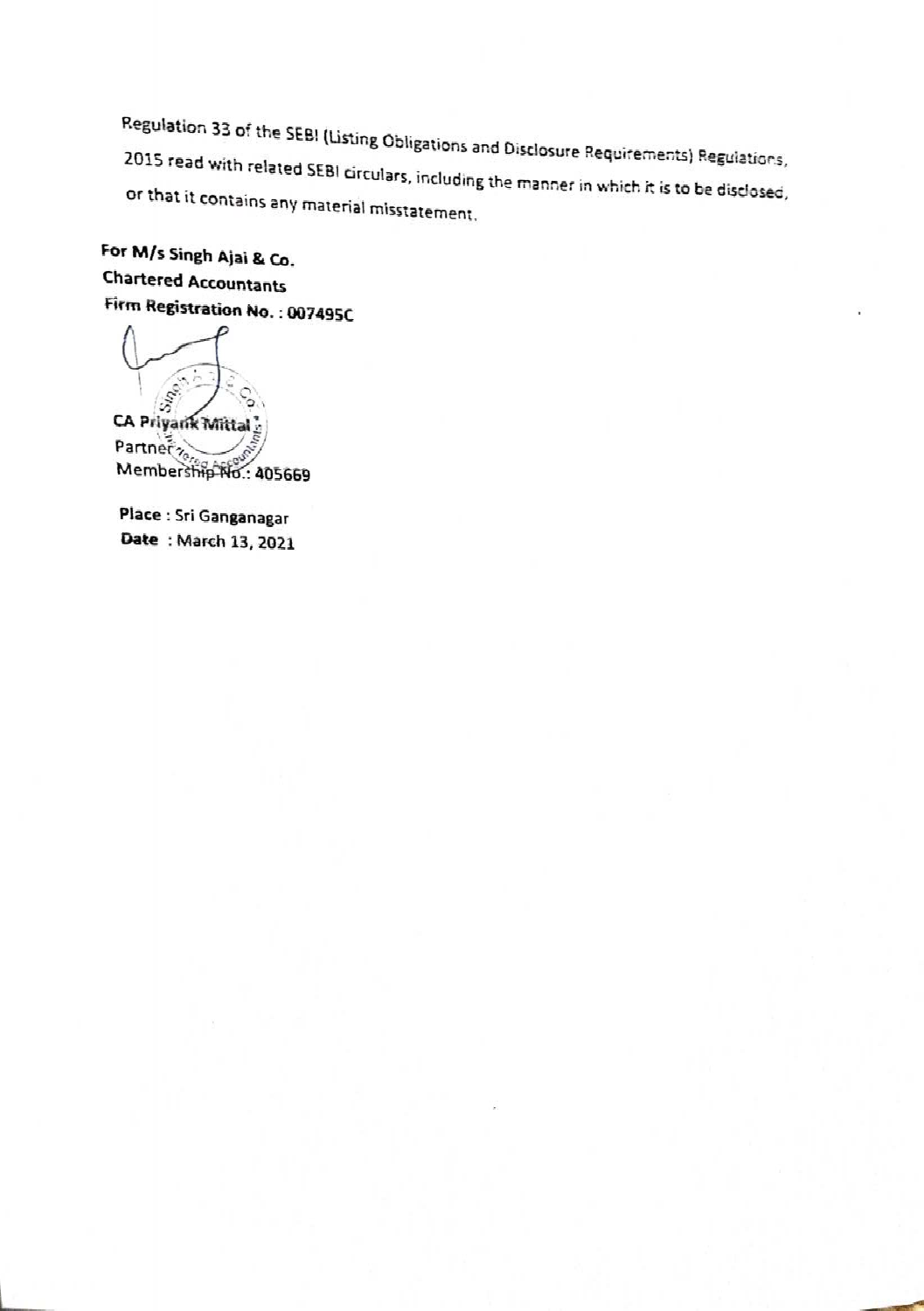# VIKAS PROPPANT & GRANITE LIMITED (All amounts are in Indian Rupees Lakhs, except if otherwise stated) STATEMENT OF UNAUDITED "STANDALONE" FINANCIAL RESULTS<br>FOR THE QUARTER AND NINE MONTHS PERIOD ENDED DECEMBER 31, 2020

Particulars

|   |                                                                          |                          | Quarter ended |                 |                   |                  |                          |
|---|--------------------------------------------------------------------------|--------------------------|---------------|-----------------|-------------------|------------------|--------------------------|
|   |                                                                          | 31-Dec-20<br>30-Sep-20   |               |                 | Nine months ended |                  |                          |
|   |                                                                          | Unaudited                | Unaudited     | $31 - Dec - 19$ | $31 - Dec - 20$   | 31-Dec-19        | <b>Year ended</b>        |
|   | Income from operations                                                   |                          |               | Unaudited       | Unaudited         | <b>Unaudited</b> | 31-Mar-20                |
|   | (a) Net sales / Revenue from operations                                  |                          |               |                 |                   |                  | <b>Audited</b>           |
|   | (b) Other income                                                         | ÷                        |               |                 |                   |                  |                          |
|   | Total income from operations                                             | ¥                        | 940.35        | 425.85          | 2,205.01          |                  |                          |
|   |                                                                          |                          |               |                 |                   | 453.06           | 695.61                   |
| 2 | <b>Expenses</b>                                                          | ٠                        | 940.35        | 425.85          | 2,205.01          |                  |                          |
|   |                                                                          |                          |               |                 |                   | 453.06           | 695.61                   |
|   | (a) Cost of materials consumed                                           |                          |               |                 |                   |                  |                          |
|   | (b) Change in inventories of finished goods and                          | ×                        | 927.50        |                 |                   |                  |                          |
|   | work-in-progress                                                         | ŵ.                       |               |                 | 1.687.42          |                  |                          |
|   | (c) Employee benefits expense                                            |                          |               | ä,              |                   |                  |                          |
|   | (d) Finance costs                                                        | 3.02                     | 2.71          |                 |                   | $\bullet$        |                          |
|   | (e) Depreciation                                                         |                          |               | 157.39          | 9.65              | 163.33           | 166,75                   |
| 3 | (f) Other expenses                                                       |                          |               | 0.18            |                   | 0.18             | 0.18                     |
|   |                                                                          | 3.68                     |               |                 |                   |                  |                          |
|   |                                                                          |                          | 9.05          | 6.21            | 75.03             | 10.92            |                          |
|   | <b>Total expenses</b>                                                    |                          |               |                 |                   |                  | 25.39                    |
|   |                                                                          | 6.70                     | 939.26        | 163.78          | 1,772.10          |                  |                          |
|   | Profit/(Loss) from operations before tax (1 - 2)                         |                          |               |                 |                   | 1/4.43           | 192.32                   |
|   |                                                                          | (6.70)                   | 1.09          | 262.07          | 432.91            | 278.63           | 503.29                   |
|   | 4 Tax expense                                                            |                          |               |                 |                   |                  |                          |
|   | Current tax/MAT                                                          |                          |               |                 |                   |                  |                          |
|   | MAT credit entilment                                                     | ÷                        | (10.04)       |                 |                   |                  |                          |
|   |                                                                          | ٠                        |               | 53.98           | 73.38             | 57.36            | 103.92                   |
|   | Deferred tax (credit)/expense                                            | ν                        | 38.58         |                 |                   |                  |                          |
| 5 |                                                                          |                          |               | 45.39           | 77.16             | (38.49)          | 6.90                     |
|   | Net income/(loss) for the period after tax (3 -<br>4)                    | (6.70)                   | (27.5)        | 162.70          | 282.37            | 259.76           | 392.47                   |
|   | 6 Other comprehensive income                                             |                          |               |                 |                   |                  |                          |
|   |                                                                          |                          |               |                 |                   |                  |                          |
|   | Items to be reclassified to profit or loss                               | $\overline{\phantom{a}}$ | Ξ             | ۰               |                   |                  |                          |
|   | income tax relating to items to be reclassified<br>to profit or loss     | $\blacksquare$           | ٠             | ¥               | ۰<br>٠            | ۰<br>W.          | $\overline{\phantom{a}}$ |
|   | Items not to be reclassified to profit or loss                           | $\blacksquare$           |               |                 |                   |                  |                          |
| 7 | Income tax relating to items not to be<br>reclassified to profit or loss | ۰                        | ٠<br>٠        | ٠<br>Ξ          | ٠                 | ۰                | ٠                        |
|   | <b>Total comprehensive income</b>                                        |                          |               |                 | ۰                 | ۰                |                          |
|   | 8 Paid-up equity share capital                                           | (6.70)                   | (27.45)       | 162,70          | 282,37            | 259.76           | 392.47                   |
|   | (face value - Re. 1)                                                     | 5,146.75                 | 5,061.75      | 5,061.75        | 5,146.75          | 5,061.75         | 5,061.75                 |
|   | 9 Earning/(loss) per share (Non-annualised)                              |                          |               |                 |                   |                  |                          |
|   | (a) Earning/(loss) per share (Rs.) (Basic)                               | (0.001)                  | (0.01)        | 0.03            |                   |                  |                          |
|   | (b) Earning/(loss) per share (Rs.) (Diluted)                             | (0.001)                  | (0.01)        | 0.03            | 0.05              | 0.05             | 0.08                     |
|   |                                                                          |                          |               |                 | 0.05              | 0.05             | 0.08                     |



Sim Alai

 $\leq$